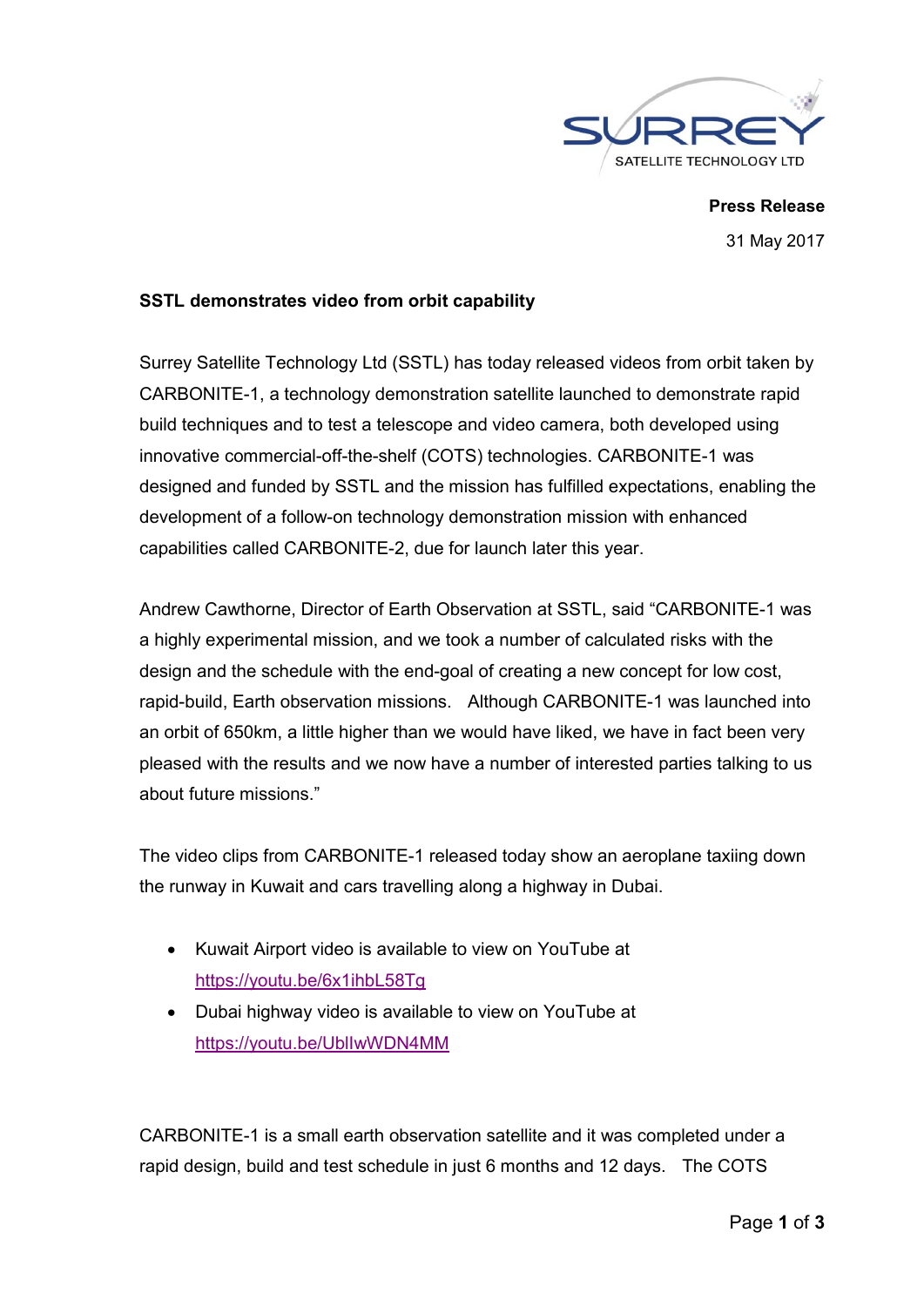

telescope was adapted for a space environment and integrated into a specially designed framework. The imaging system is designed to provide one metre GSD images and 15 second HD video clips optimised for an orbit of 500km, a little lower than the 650km orbit into which CARBONITE-1 was launched as a secondary payload.

SSTL's CARBONITE-1 mission was designed to demonstrate proof-of-concept for a low cost video and imaging constellation of ~50kg satellites with high speed X-band downlink, orbiting at 500km. The optical data is particularly suitable for 3-D modelling applications and the video imagery captured by the CARBONITE missions is highly suitable for the evolving applications such as traffic and car park density monitoring, and near real-time analysis of mass population movements.

CARBONITE-1 was launched in 2015 and is designed to be de-orbited at the end of its mission with the deployment of an Icarus-3 de-orbit sail from Cranfield University.

CARBONITE-2, which is also a technology demonstration mission owned and funded by SSTL, is due for launch later this year.

# **Notes to editor:**

This press release and accompanying images can be viewed, shared or downloaded at http://www.sstl.co.uk/Press-en

**Image 1 of 1:**



**Caption: CARBONITE-1 in build at SSTL, 2015 © SSTL**

# **Videos:**

 Kuwait Airport video is available to view on YouTube at https://youtu.be/6x1ihbL58Tg